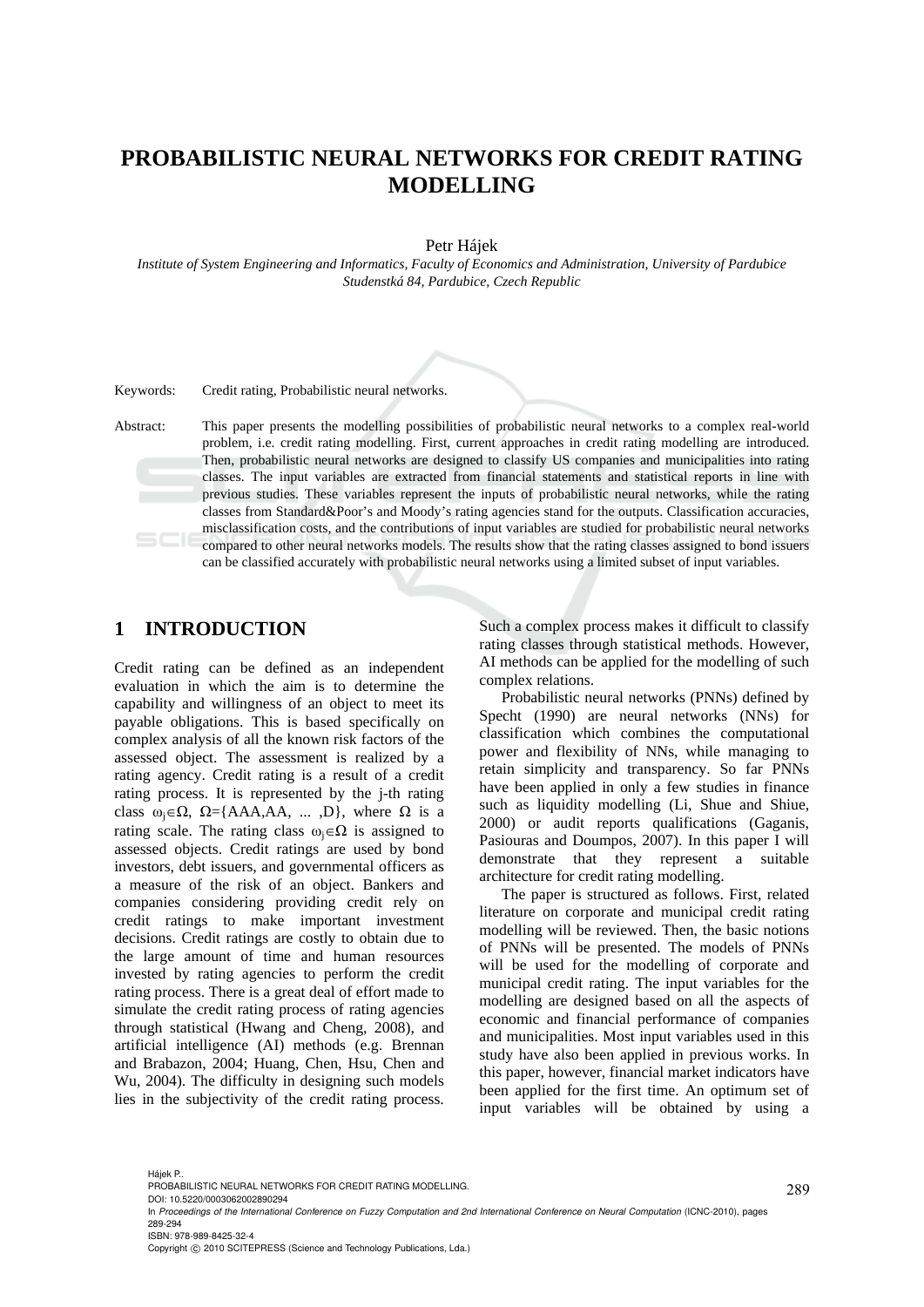combination of correlation based approach (Hall, 1998) and genetic algorithms (GAs). The contribution of input variables will be studied using sensitivity analysis. Finally, the gained results will be compared across selected models of NNs.

## **2 LITERATURE REVIEW**

Recently, AI methods such as NNs (Brennan and Brabazon, 2004; Moody and Utans, 1995), support vector machines (SVMs) (Huang et al., 2004; Lee, 2007), artificial immune systems (Delahunty and O'Callaghan, 2004), evolutionary algorithms (Brabazon and O'Neill, 2006), and case based reasoning (Lee, 2007) have been used for corporate credit rating modelling. Usually, AI methods are compared to statistical methods such as multiple discriminant analysis (MDA) or linear regression (LR).

As a result, high classification accuracy has been achieved by NNs (Brennan and Brabazon, 2004) and SVMs (Lee, 2007). Neural networks make it possible to model complex relations as they learn the dependencies in training data. The learnt knowledge can also be applied for unknown input data which were not used in the training process. Prior studies in modelling credit rating were aimed at quantifying the effect of input variables for classification, i.e. to find out which input variables are crucial for credit rating process. Mostly, sensitivity analysis has been employed for this purpose.

Input variables are mostly represented by financial ratios. Given the results of the previous studies, it appears that the level of information available in financial data is bounded (Brennan and Brabazon, 2004). Although NNs are capable of detecting non-linear structures in input data, it does not appear that this has noticeably improved the results, as the classification power of NNs is only slightly better than that recorded by traditional statistical methods. This suggests that additional inputs are required to obtain significantly better results. This is in line with the claims of rating agencies who emphasise the importance of qualitative factors in their rating decisions.

The specific position of municipalities associated with their financial management, requires the use of different input variables than for companies. Further, municipalities have rarely financial resources to pay for the credit rating. As a result, there has been less attention paid to municipal credit rating modelling in the literature. Small data sets make it difficult to get consistent results. Therefore, conventional statistical

methods have been mostly used so far in the modelling (Loviscek and Crowley, 2003).

There have been several attempts made to overcome the problem concerning small municipal data sets in the literature. One of the possibilities consists in the design of an expert system based on the knowledge acquired from the rating agencies' experts (Olej and Hajek, 2007). Further, it is possible to extend the training and testing set using unsupervised methods (Hajek and Olej, 2008). In this case only low proportion of municipalities are labelled with rating classes  $\omega_i \in \Omega$  a priori. The other municipalities can be then labelled with the rating classes  $\omega_i \in \Omega$  belonging to the most similar labelled municipality. Then it is possible to apply supervised methods like NNs on such pre-processed data sets (Hajek and Olej, 2008), or to use semi-supervised methods (Hajek and Olej, 2009).

Except for the municipalities, credit ratings of sub-national entities were also analyzed in the literature. Ordered probit method was applied by Gaillard (2009) for the modelling of non-US subnational credit ratings. The model explained more than 80% of Moody's sub-sovereign credit ratings.

## **3 PROBABILISTIC NEURAL NETWORKS**

Probabilistic neural networks are based on Bayes classifiers. They learn to approximate the probability density function of the training objects (i.e. underlying objects' distribution). They are regarded as a special type of RBF NNs (Wasserman, 1993). The PNN consists of neurons allocated in four layers, Figure 1.

There is one neuron in the input layer for each input variable. The pattern layer has one neuron for each object in the training data set. The neuron stores the values of the input variables for the object along with the target value. When presented with the  $\mathbf{x}_i$ , i=1,2, ..., m, vector of input values from the input layer, a pattern neuron k,  $k=1,2, \ldots, n$ , computes the Euclidean distance of the object  $\mathbf{x}_i$  from the neuron's centre  $\mathbf{x}_k$ , and then applies the RBF kernel function using the sigma value. There is one neuron for each class  $\omega_i \in \Omega$  in the summation layer. The actual target class of each training object is stored with each neuron. The neurons add the values for the class they represent. For an input vector  $\mathbf{x}_i$ , the output  $f_i(x_i)$  of the summation layer is calculated in this way: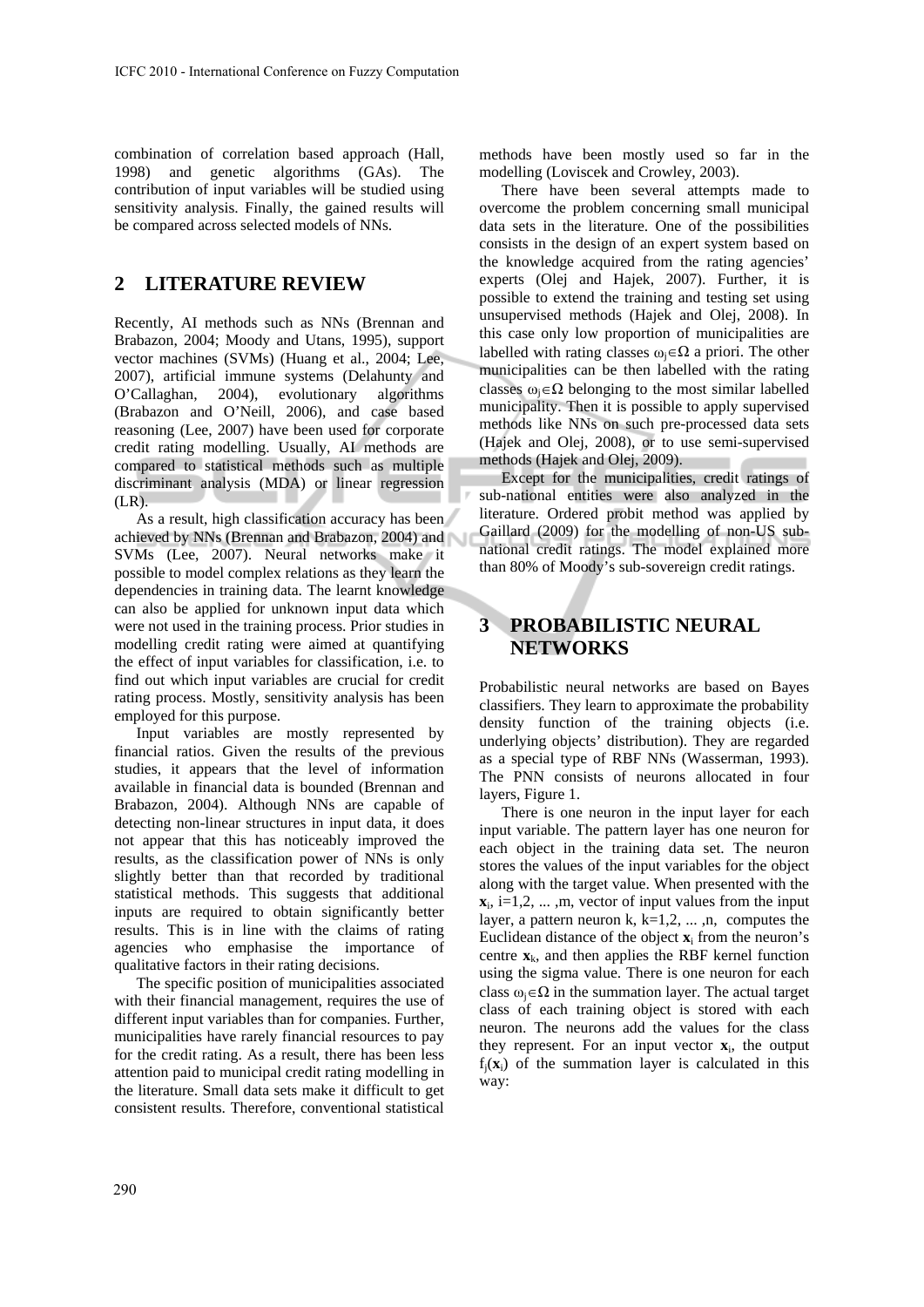$$
f_j(\mathbf{x}_i) = \frac{1}{n_j} \sum_{\forall \mathbf{x}_k \in \omega_j} o_{i,k} ,
$$
 (1)

where  $n_i$  is the number of training objects belonging to the j-th class  $\omega_i$  and  $\omega_{i,k}$  is the output of the exponential activation function. Assuming that all data vectors are normalized to unit length, the following equation holds:



Figure 1: Structure of a probabilistic neural network.

The decision layer compares the weighted votes for each target class and uses the largest vote to predict the target class  $\omega_i \in \Omega$ . The outputs of the summation neurons can be transformed to posterior class membership probabilities:

$$
P(\omega = j \mid \mathbf{x}_i) = \frac{f_j(\mathbf{x}_i)}{\sum_{j=1}^q f_j(\mathbf{x}_i)}.
$$
 (3)

Based on these probabilities, the j-th class  $\omega_i \in \Omega$ , for which  $P(i|\mathbf{x}_i)$  is maximum, is assigned to the i-th input vector  $\mathbf{x}_i$  in the decision layer.

According to Specht (1990), the most obvious advantage of the PNN is that training is trivial and instantaneous. It can be used in real time because as soon as one pattern representing each class has been observed, the PNN can begin to generalize to new patterns. As additional patterns are observed and stored into the network, the generalization will improve and the decision boundary can get more complex. One of the disadvantages of the PNN compared to the FFNNs is that PNN models are large due to the fact that there is one neuron for each pattern. This causes the model to run slower than FFNNs when using it to predict classes for new

objects. Therefore, unnecessary neurons will be removed from the model after the model is constructed in this study. As a result, the size of the stored model will be reduced, the time required to apply the model for new patterns will be reduced, and the classification accuracy of the model will be improved.

## **4 DATASETS**

Data for US companies and municipalities are used for credit rating modelling. Datasets cover input variables for 852 companies in the year 2007, and for 169 municipalities in 2003-2007 (766 objects). The companies are labelled with Standard&Poor's rating classes, while the municipalities are labelled with Moody's rating classes.

Rating agencies do not give publicity to their credit rating factors. In the literature (Brennan and Brabazon, 2004; Singleton and Surkan, 1995) the main factors considered in assigning a rating class  $\omega_i \in \Omega$  to companies are company size, its character, industry risk, and financial indicators. However, some factors have either not been monitored yet (industry, reputation), or so far only little attention have been paid to them (asset management, market value ratios). As there are plenty of corporate credit rating input variables referred in the literature, the design of the variables used in this paper contained originally a set of 52 input variables drawn from the Value Line Database and Standard&Poor's database. The original set of input variables was optimized using correlation based approach and GAs so that only significant input variables remained in the datasets. For more information see Hall (1998). The GA optimizes the set of input variables so that it evaluates the worth of a subset of variables by considering the individual predictive ability of each variable along with the degree of redundancy between them. The parameters of the GA are set as follows: crossover probability=0.6, mutation probability=0.03, population size=20, maximum number of generations=20.

The obtained results show that the size of companies is characterized by size class (SC) and market capitalization (MC). Corporate reputation is represented by the number of shares held by mutual funds (IH). Profitability ratios are represented only indirectly by ETR. Moreover, liquidity ratios are not presented at all. The structure of assets (fixed assets/total assets (FA/TA) and intangible assets/total assets (IA/TA)) is related to industry (sector). The input variable market debt/total capital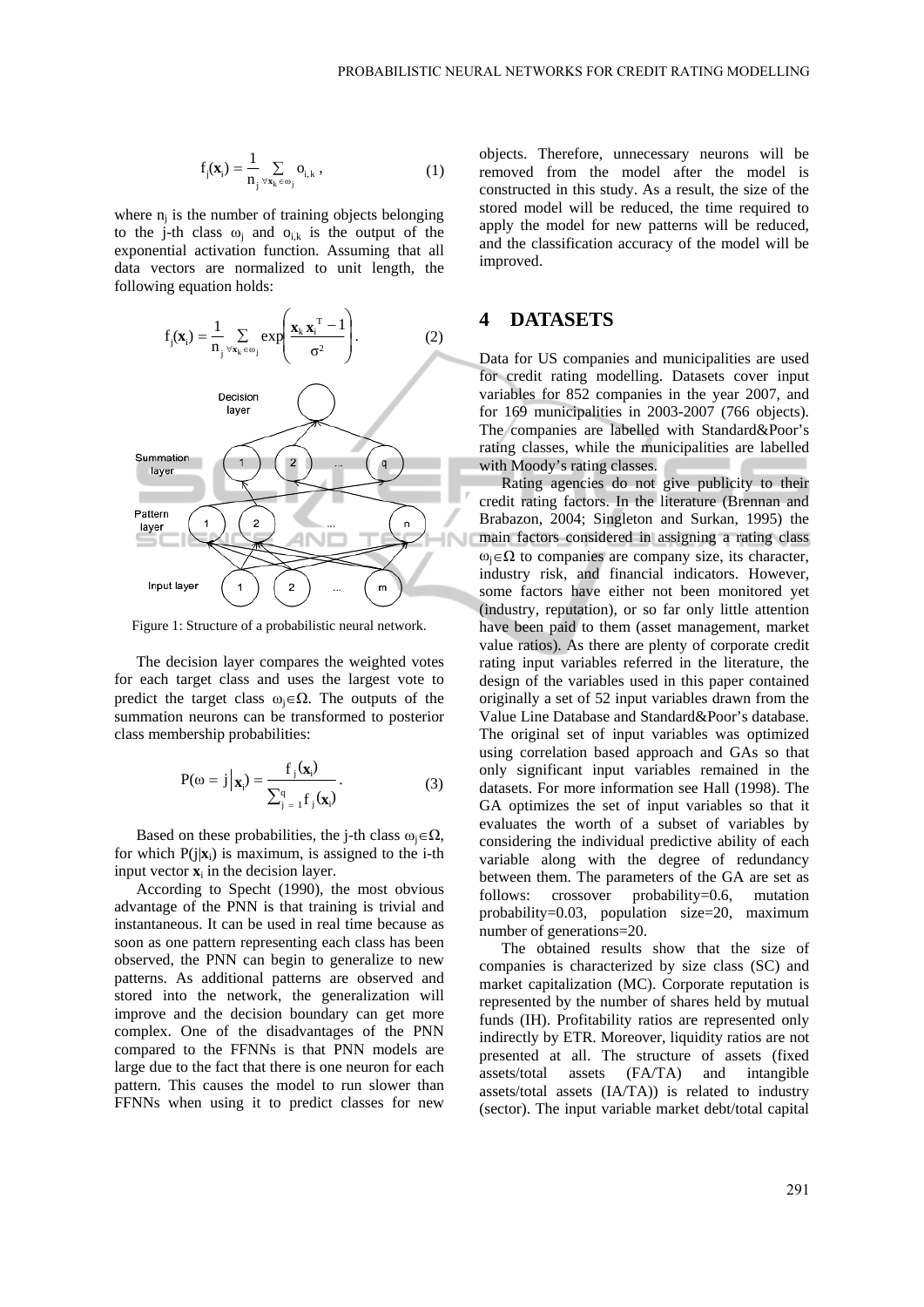(MD/TC) stands for leverage ratios. The rest of input variables are associated with financial markets. Beta coefficient and correlation of stock returns with market index (Cor) show the relation between corporate and market risk. The risk of stocks is further represented by high/low stock price (HiLo), while the dividend yield (Div/P) shows the return of shareholders. The mean values for the input variables show that the higher is the size of company the better is the credit rating. On contrary, higher debt and financial risk indicate worse credit rating. The effect of other input variables is ambiguous. Companies from manufacturing, services, and transportation industries prevail in the dataset. Frequencies of companies  $(f_{\text{comp}})$  and municipalities (fmunic) in rating classes are presented in Table 1.

Table 1: Frequencies of companies and municipalities in rating classes.  $\lambda$ 

|                                  |  |  | $\Box$ $\omega_i$ AAA AA A BBB BB B CCC CC D                                          |  |
|----------------------------------|--|--|---------------------------------------------------------------------------------------|--|
|                                  |  |  | $\begin{bmatrix} f_{\text{comp}} & 7 & 26 & 129 & 261 & 233 & 164 & 18 \end{bmatrix}$ |  |
| $\omega_i$ Aaa Aa A Baa          |  |  |                                                                                       |  |
| $f_{\text{munic}}$ 60 241 436 29 |  |  |                                                                                       |  |

Municipal credit rating is based on the analysis of four categories of variables, namely: economic, debt, financial, and administrative (Loviscek and Crowley, 2003). Economic variables include socioeconomic conditions such as population, unemployment, and local economy concentration. Debt variables include the size and structure of the debt. Financial variables inform about the scope of budget implementation. Administrative factors comprise of qualitative variables concerning qualification of employees, municipal strategy, etc. The original set of input variables included 14 variables. Again, this set was optimized by the GA in order to obtain the final set of 3 significant input variables, i.e. population (PO), median of family income (FI), and the share of tax revenue on total revenue (TAXR/TR). The values of the proposed input variables were obtained for 169 US municipalities (State of Connecticut) in years 2003- 2007. What becomes apparent from the mean values of input variables is that municipalities with Aaa rating class tend to be larger and in general in better position either in terms of average family income (FI) or fiscal autonomy (TAXR/TR).

#### **5 EXPERIMENTAL RESULTS**

Probabilistic neural networks are compared to other benchmark classifiers, i.e. NNs (FFNN, SVM, RBF,

group method of data handling polynomial NN (GHMD) and cascade correlation NN (CCNN)), and statistical methods (LR, MDA). For all the methods, 10-fold cross-validation is used for testing. Thus, overfitting is avoided. The average accuracies and standard deviations for the given datasets are reported in bold text in Table 1. Where a runner-up does not differ at the 5% confidence level (using a paired t-test), it too is recorded in bold. The experiments were realized for different settings of NNs' parameters. The resulting settings of NNs' parameters are as follows: PNN (Gaussian kernel function), FFNN (m-1 neurons in the hidden layer, logistic activation functions, learning rate of 0.05), RBF (100 neurons in the hidden layer), SVM (RBF kernel function), GHMD (quadratic function with two variables), and CCNN (2 Gaussian neurons in the hidden layer, 1 output neuron).

| Table 2: Results of credit rating classification. |  |  |  |  |  |  |  |
|---------------------------------------------------|--|--|--|--|--|--|--|
|---------------------------------------------------|--|--|--|--|--|--|--|

|             |                  |                                                              | munic.                                                                                                                                                                                                         |                                                                                                        |  |  |
|-------------|------------------|--------------------------------------------------------------|----------------------------------------------------------------------------------------------------------------------------------------------------------------------------------------------------------------|--------------------------------------------------------------------------------------------------------|--|--|
|             |                  |                                                              |                                                                                                                                                                                                                |                                                                                                        |  |  |
|             |                  |                                                              |                                                                                                                                                                                                                | $MC_{test}$                                                                                            |  |  |
|             |                  | $\pm$ sd                                                     |                                                                                                                                                                                                                | $\pm$ sd                                                                                               |  |  |
| <b>PNN</b>  | $58.47 + 0.94$   |                                                              | $98.80 \pm 0.93$                                                                                                                                                                                               | $0.012 \pm 0.010$                                                                                      |  |  |
| <b>FFNN</b> | $51.71 + 2.24$   |                                                              | $86.30 \pm 1.68$                                                                                                                                                                                               | $0.144 \pm 0.021$                                                                                      |  |  |
| <b>RBF</b>  | $58.28 \pm 3.08$ |                                                              | $92.80 \pm 1.88$                                                                                                                                                                                               | $0.072 \pm 0.019$                                                                                      |  |  |
| <b>SVM</b>  | $55.63 \pm 1.52$ |                                                              |                                                                                                                                                                                                                | $0.045 \pm 0.021$                                                                                      |  |  |
| <b>GHMD</b> | 54.46+0.42       |                                                              | $83.00 + 1.28$                                                                                                                                                                                                 | $0.176 \pm 0.010$                                                                                      |  |  |
| <b>CCNN</b> | $57.69 \pm 2.16$ |                                                              | $91.10 \pm 1.76$                                                                                                                                                                                               | $0.092 \pm 0.019$                                                                                      |  |  |
| <b>MDA</b>  | $55.83 \pm 1.32$ |                                                              | 78.60±3.35                                                                                                                                                                                                     | $0.226 \pm 0.031$                                                                                      |  |  |
| LR          | $53.28 \pm 0.69$ |                                                              |                                                                                                                                                                                                                | $0.285 \pm 0.034$                                                                                      |  |  |
|             | Model<br>т.      | CA <sub>test</sub><br>$\pm$ sd[%]<br>$\sim$ $\sim$<br>$\sim$ | comp.<br>$MC_{test}$<br>$0.501 \pm 0.012$<br>$0.525 \pm 0.023$<br>$0.489 \pm 0.025$<br>$0.551 \pm 0.012$<br>$0.510 \pm 0.004$<br>$0.503 \pm 0.018$<br>$0.554 \pm 0.009$<br>$0.543 \pm 0.005$<br>$\cdot$ $\sim$ | CA <sub>test</sub><br>$\pm$ sd[%]<br>$96.00 \pm 2.16$<br>$74.40 \pm 2.62$<br>$\mathbf{1}$ $\mathbf{1}$ |  |  |

Legend:  $CA_{test}$  is classification accuracy on testing data,  $MC_{test}$  is misclassification cost on testing data, sd is standard deviation.

For the corporate credit rating problem, PNN shows best results concerning classification accuracy  $(CA<sub>test</sub>=58.47%)$ . Similar results are obtained also for RBF and CCNN as classification accuracies of higher than 57% were obtained. A considerably worse classification was realized by the FFNN model. The rating scale Ω with more than q=9 rating classes was used only by Moody and Utans (1995) with the classification accuracy of  $CA<sub>test</sub>=36.2%$  on US data. Furthermore, in the case of six-class credit rating problem, the classification accuracy of 66.7% (Maher and Sen, 1997) was obtained.

For the municipal credit rating problem, the highest classification accuracy  $CA_{test}$  of 98.8% is obtained using PNN. The comparison to prior studies is possible to realize only with the MDA method, as it was mostly used for municipal credit rating modelling. For a three-class problem,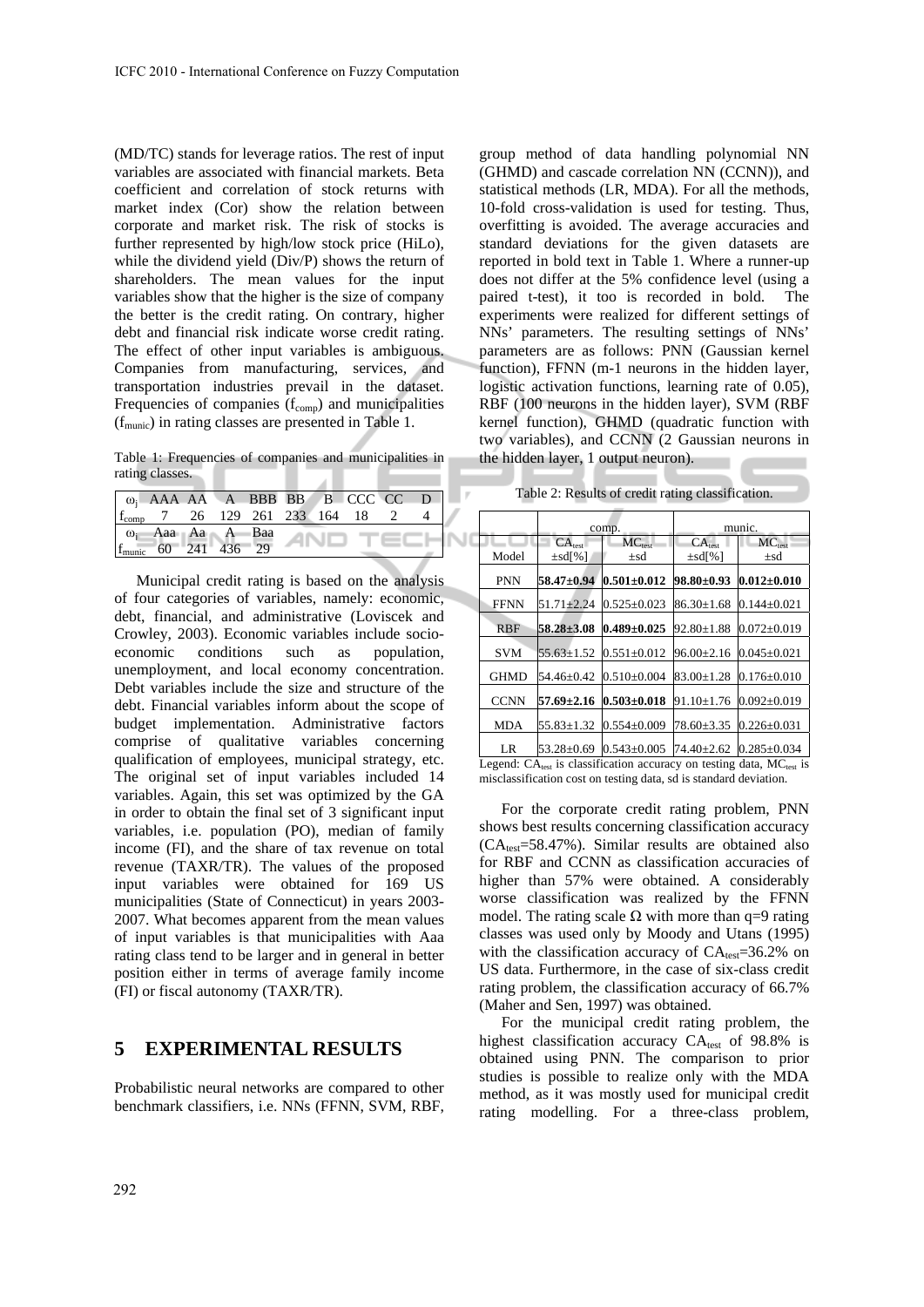classification accuracy on testing data  $CA<sub>test</sub>$  was 66% (Serve, 2001) on European data, and 62% for a four-class problem (Farnham and Cluff, 1982) on US data. In this study the results obtained for the four-class problem using statistical methods (78.6% for MDA, 74.4% for LR) are slightly better than previous results, while PNNs (98.8%) and SVMs (96.0%) achieved significantly better classification quality.

More accurate information on classification can be presented using misclassification cost  $MC_{\text{test}}$ which takes into account the fact that the rating classes are ordered from the best one to the worst one. The cost matrix for companies is designed in Table 3. The greater the difference between actual and predicted class is, the higher is the misclassification cost. Accordingly, the cost matrix is proposed also for municipalities. The results are similar to those measured by classification accuracies. For companies, RBF shows the least misclassification cost ( $MC_{test}=0.489$ ), while PNN outperforms other classification models in case of municipalities.

Table 3: Misclassification cost matrix.

| Rating class |     | Predicted |    |  |          |   |  |  |
|--------------|-----|-----------|----|--|----------|---|--|--|
|              |     | AAA       | AA |  | $\cdots$ |   |  |  |
|              | AAA |           |    |  | .        |   |  |  |
|              | AA  |           |    |  | .        |   |  |  |
| Actual       | Α   |           |    |  | $\cdots$ |   |  |  |
|              | .   | .         | .  |  | .        | . |  |  |
|              |     |           |    |  | $\cdots$ |   |  |  |

For a user, it is also important to get information about the process of classification, i.e. how the NNs obtain the results. The goal of the model's interpretation consists in the evaluation of input variables' effects on the results of classification. In this study the calculation of variables' importance is performed using sensitivity analysis. The values of each input variable are randomized and the effect on the quality of the model (classification accuracy) is measured. Finally the contributions of input variables are standardized so that the contribution of the most important input variable is 100%, and the contributions of other input variables are related to this variable. The resulting relative contributions of input variables on corporate and municipal rating classes are presented in Table 4.

For the nine-class corporate credit rating problem, the size of the company is the most important input variable (SC, MC). Further, the input variables MD/TC and SIC play important roles. As a result, I can declare that the size of companies, their debt, and industry are the most important factors in corporate credit rating process realized by Standard&Poor's rating agency. However, there are several other factors including asset management, shareholder structure, profitability, and financial risks which serve for improving credit rating evaluation process.

In the case of municipalities, the size of the municipality represented by its population (PO), and the wealth of its population (FI) show the highest contribution. However, municipal financial autonomy is also important in municipal credit rating process.

Table 4: Relative contributions [%] of input variables.

|            | <b>PNN</b> | <b>FFNN</b> | <b>RBF</b> | <b>SVM</b> | <b>GMDH</b> | <b>CCNN</b> |  |  |
|------------|------------|-------------|------------|------------|-------------|-------------|--|--|
| comp.      |            |             |            |            |             |             |  |  |
| <b>SC</b>  | 100.0      | 100.0       | 100.0      | 62.2       | 74.2        | 100.0       |  |  |
| МC         | 23.4       | 48.8        | 23.0       | 100.0      | 100.0       | 51.7        |  |  |
| FA/TA      | 10.0       | 55.1        | 10.8       | 19.6       | 3.1         | 13.9        |  |  |
| IA/TA      | 1.5        | 35.0        | 10.8       | 25.2       | 1.0         | 5.3         |  |  |
| IΗ         | 3.7        | 45.9        | 10.8       | 11.9       | 0.2         | 3.7         |  |  |
| <b>ETR</b> | 16.7       | 49.4        | 13.7       | 27.7       | 25.9        | 16.3        |  |  |
| MD/TC      | 54.4       | 54.1        | 57.6       | 31.2       | 16.4        | 70.0        |  |  |
| Beta       | 14.5       | 51.6        | 6.5        | 19.7       | 3.9         | 17.6        |  |  |
| HiLo       | 10.1       | 59.8        | 21.6       | 17.1       | 11.1        | 27.6        |  |  |
| Div/P      | 41.7       | 26.2        | 12.9       | 31         | 10.4        | 4.1         |  |  |
| Cor        | 28.1       | 49.7        | 32.4       | 24.4       | 31.9        | 36.7        |  |  |
| munic.     |            |             |            |            |             |             |  |  |
| PO         | 10.0       | 100.0       | 100.0      | 100.0      | 100.0       | 100.0       |  |  |
| FI         | 100.0      | 54.0        | 69.0       | 58.0       | 51.0        | 58.0        |  |  |
| TAXR/      | 5.0        | 51.0        | 33.0       | 70.0       | 49.0        | 70.0        |  |  |
| TR         |            |             |            |            |             |             |  |  |

## **6 CONCLUSIONS**

The paper introduces the problem of municipal credit rating process. The results of the prior studies show that several crucial problems are involved with credit rating modelling. First, data availability was a critical point of concern in earlier studies. A sufficient number of objects assessed by rating agencies and, at the same time, the values of important input variables must be available when modelling credit rating. Without a large data set, the use of these input variables is also limited. The next point lies in the selection of input variables, as rating agencies do not publish the details of their credit rating process, which would emphasise the subjectivity of the evaluation process. Further, the appropriate method has to be applied in order to model the complex relations among the input variables.

In this paper PNNs are proposed in order to realize the presented problems. Data were collected